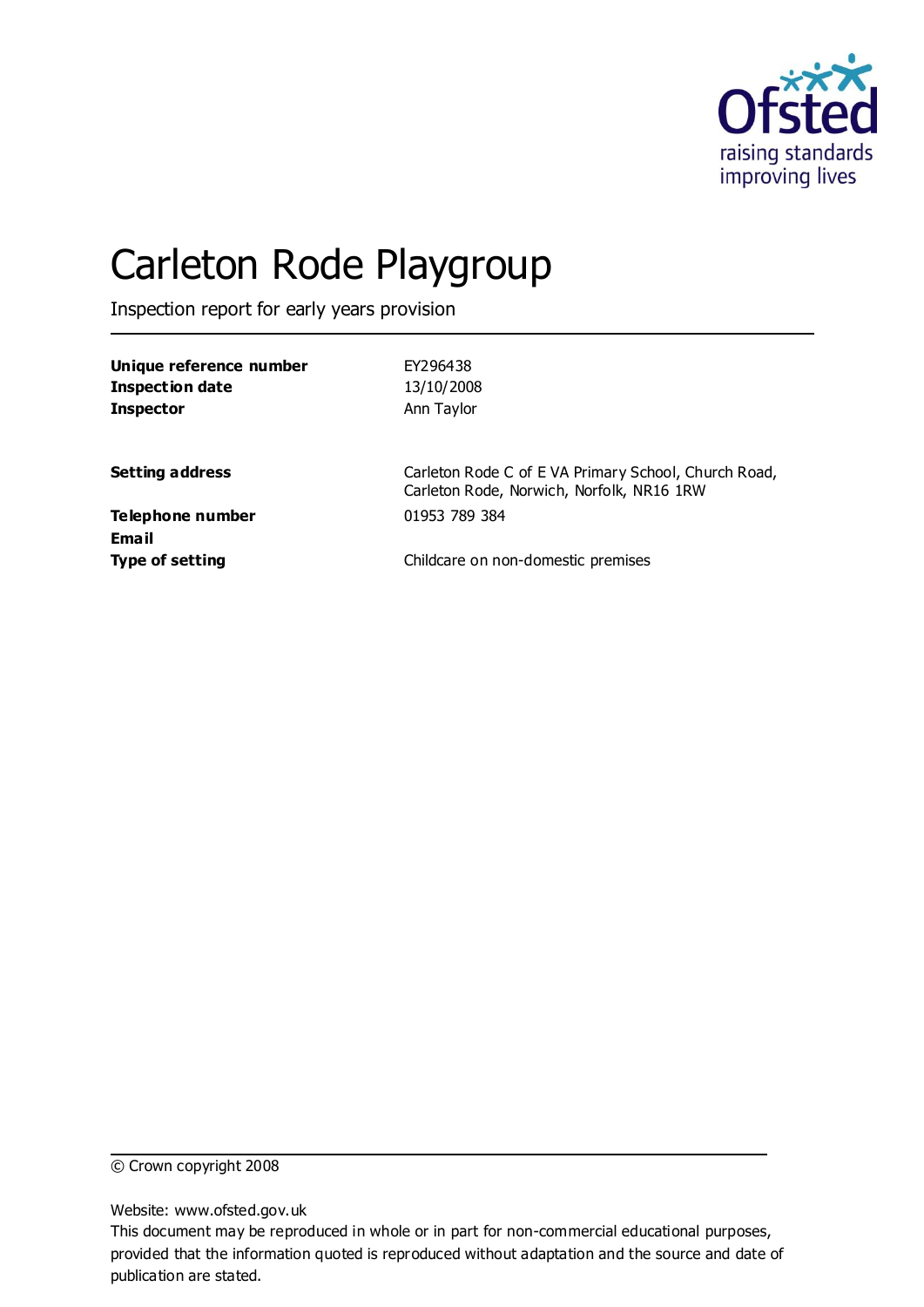### **Introduction**

This inspection was carried out by Ofsted under Sections 49 and 50 of the Childcare Act 2006 on the quality and standards of the registered early years provision. 'Early years provision' refers to provision regulated by Ofsted for children from birth to 31 August following their fifth birthday (the early years age group). The registered person must ensure that this provision complies with the statutory framework for children's learning, development and welfare, known as the *Early* Years Foundation Stage.

The report includes information on any complaints about the childcare provision which Ofsted has received since the last inspection or registration whichever is the later, which require Ofsted or the provider to take action in Annex C.

The provider must provide a copy of this report to all parents with children at the setting where reasonably practicable. The provider must provide a copy of the report to any other person who asks for one, but may charge a fee for this service (The Childcare (Inspection) Regulations 2008 regulations 9 and 10).

The setting also makes provision for children older than the early years age group which is registered on the voluntary and/or compulsory part(s) of the Childcare Register. This report does not include an evaluation of that provision, but a comment about compliance with the requirements of the Childcare Register is included in Annex B.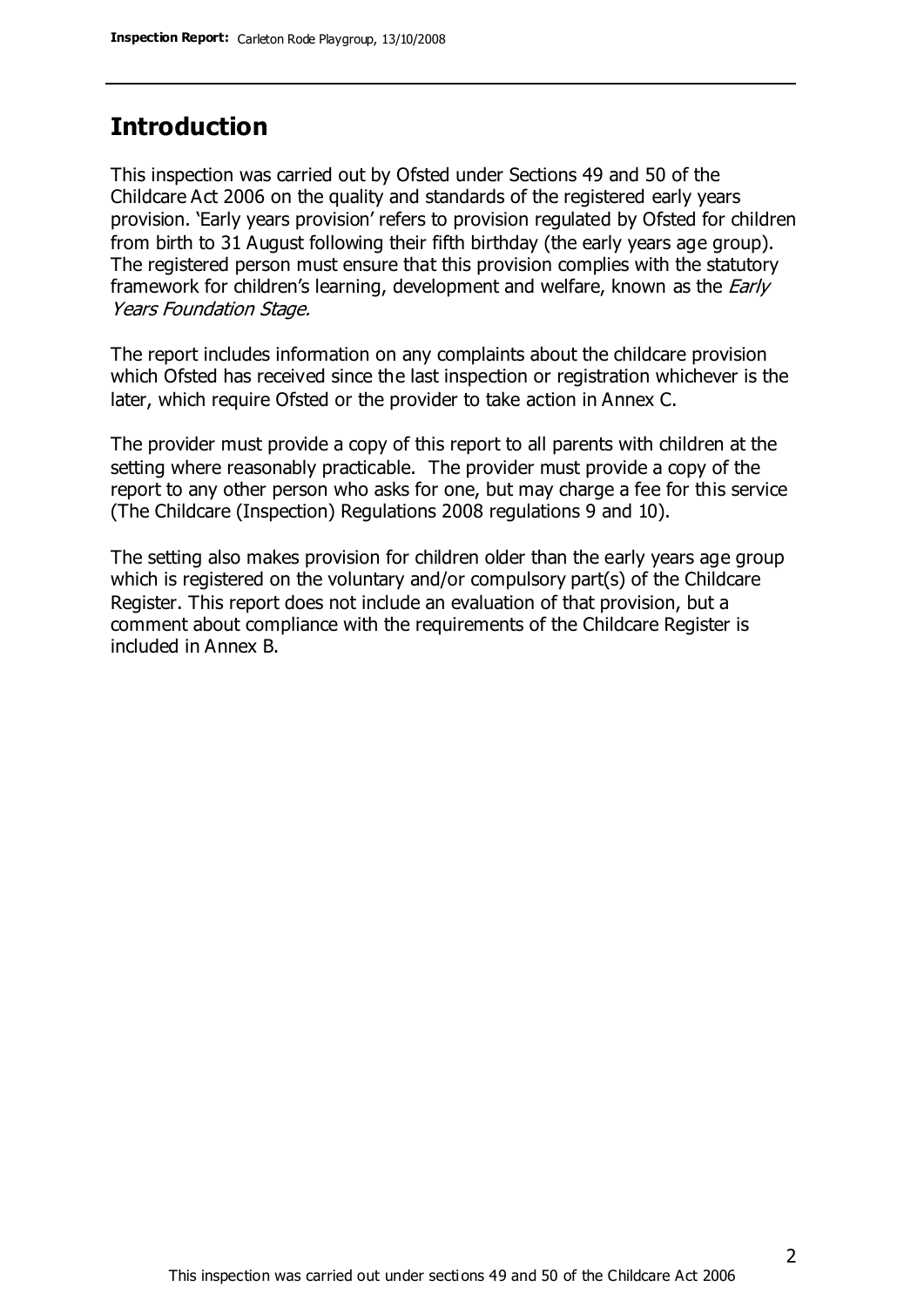# **Description of the setting**

This playgroup operates from two bases in the village, the village hall and school. On Mondays and Tuesdays, where it is known as the kindergarten, it is based in 'The Cabin', a purpose built building in the school grounds with its own play area. Here, it has use of the school's mini gym and opening times are 09.00-11.30. On Thursday and Fridays it runs from the village hall, where there is also an open outdoor area with play and climbing equipment. Times here are 10.00-12.30. There are currently eight children on roll aged between three and five years, five of whom are government funded. The playgroup was operating in the village hall during the inspection, which was not their usual Monday location. It is registered on the Early Years and Voluntary Childcare Registers.

There are four staff, one of whom is new. Two, including a supervisor, hold suitable early years qualifications with the Friday supervisor being a qualified teacher at the village school. Overall management is through a committee, mostly made up of parents. The playgroup is a member of the Norfolk Early Years Network and receives good support from the Local Authority's Day Care adviser and Link Teacher. The village hall is accessible for those with restricted mobility.

### **Overall effectiveness of the early years provision**

This is a playgroup benefiting from a stable staff. Numbers attending are very small so there is time to really get to know each child's personality and needs. Staff are starting to respond positively to the new focus on increasing children's learning and development. However, they are the first to acknowledge it is early days and recognise the need for more whole staff training. Most issues from the last inspection have been satisfactorily resolved. This shows the playgroup's prospects for further improvement are positive. There is still more to do with regard to helping children, especially the quicker learners, reach the next stage of their development.

### **What steps need to be taken to improve provision further?**

To further improve the early years provision the registered person should:

- implement specific whole staff training in order to raise awareness of the learning and development needs of the Early Years Foundation Stage (EYFS)
- use the information gained from how well individual children are progressing, in order to be more precise in moving them on to the next stage in their learning
- ensure a more consistent uptake of activities designed to improve children's early writing and numeracy skills, in both locations

### **The leadership and management of the early years provision**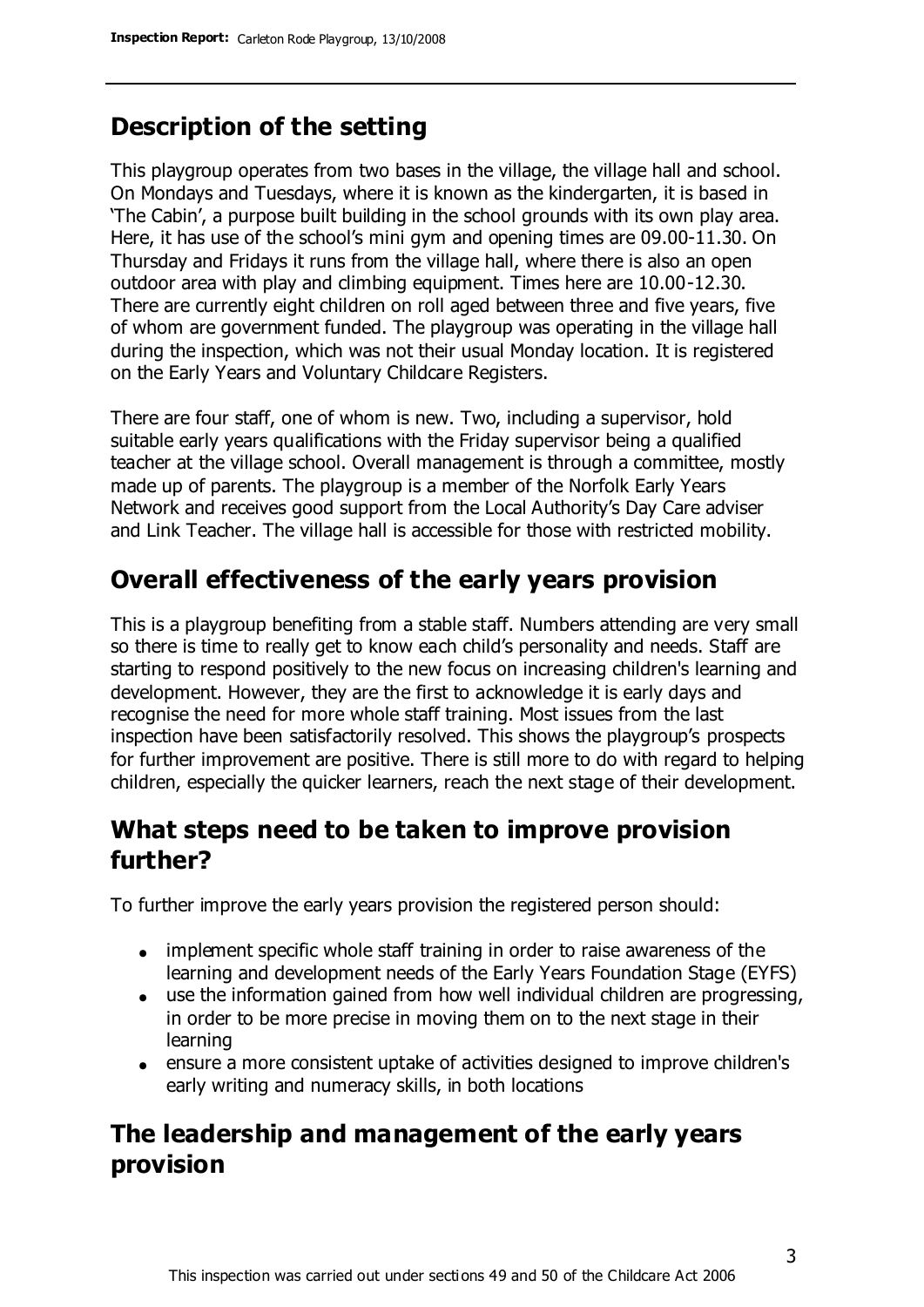Management involves a shared approach from the team, now made more possible because there are staff meetings. Planning and delivery of activities is led by one of the two supervisors, although there is no dedicated management time. With numbers of children being very small, financial considerations are always pressing. There have been clear improvements in the way activities are planned and assessed, but the information gained is not used as well as it could be. The supervisor who does the planning is enthusiastic about the new EYFS and welcomes the potential it offers for improving children's learning. She is keen for more dedicated training to bring other staff up to speed. A positive start has been made on evaluating what works well and where improvements are needed. Links with parents and others are good. The supervisor is keen to visit other settings to see good practice; she values the support provided through the local network of playgroups which help improvement. There are productive links with the Reception class through shared facilities and the fact that staff work in both school and playgroup. Welfare issues are attended to conscientiously, with the playgroup correctly recognising that risk assessments need tightening up on and more staff need first-aid and child protection training. All necessary systems are in place to ensure children's safety and welfare. Relationships are very caring and homely. There has been good support from the local authority to help practice improve. Staff manage the demands of a split site playgroup well. However, they have noticed that the dynamics of the Cabin with less open space makes for more focussed and sustained play and learning. This was discussed with the supervisor in response to the fact that no one used the writing table in the village hall during the inspection. When in the Cabin, the supervisor reports all activities are well used. Getting an equal spread of play and learning at both sites is an area for development.

### **The quality and standards of the early years provision**

Children thoroughly enjoy an interesting range of activities, for example, making clay hedgehogs. Their care is good and they receive lots of good quality guidance to keep them safe and secure, such as advice when standing near to the swing. They eat healthily enjoying fruit, but having a sensible balance too. They enjoy handing round biscuits and being helpers, but chances for them to be even more independent, for example, by fetching their own coats and shoes when going home are missed. There is a reward system, but it is not used when opportunities arise, to encourage good behaviour and better listening, which children occasionally need help with. Staff do not always play an equal role in helping the children to develop their language and sometimes questions elicit one word answers rather than sentences. Children receive a good amount of adult support when using the computer, which helps them concentrate for long periods of time and therefore enjoy a good deal of success. Staff know the children well and what they are capable of. This information is not yet used well enough to plan activities which highlight what individual children, especially the quicker learners, need to do next, such as learning new colours or numbers from 10 onwards. The playgroup complies with the requirements of the Childcare Register.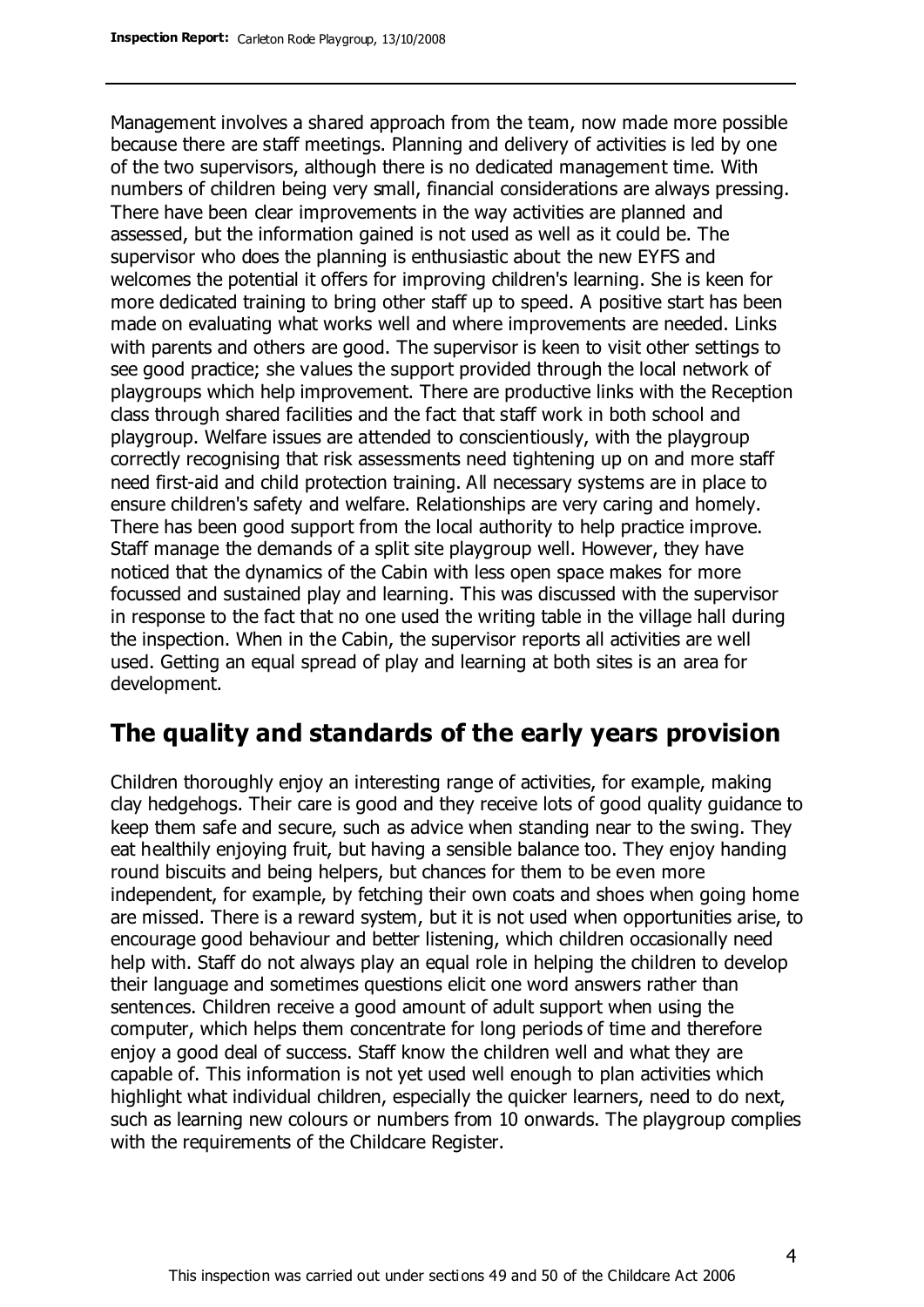### **Annex A: record of inspection judgements**

#### **The key inspection judgements and what they mean**

Outstanding: this aspect of the provision is of exceptionally high quality Good: this aspect of the provision is strong Satisfactory: this aspect of the provision is sound Inadequate: this aspect of the provision is not good enough

### **Overall effectiveness**

| How effective is the provision in meeting the needs<br>of children in the Early Years Foundation Stage? | Satisfactory |
|---------------------------------------------------------------------------------------------------------|--------------|
| How well does the provision promote inclusive practice?                                                 | Satisfactory |
| The capacity of the provision to maintain continuous                                                    | Satisfactory |
| improvement.                                                                                            |              |

### **Leadership and management**

| How effectively is provision in the Early Years<br><b>Foundation Stage led and managed?</b>          | Satisfactory |
|------------------------------------------------------------------------------------------------------|--------------|
| How effective is the setting's self-evaluation, including the<br>steps taken to promote improvement? | Satisfactory |
| How well does the setting work in partnership with parents<br>and others?                            | Good         |
| How well are children safeguarded?                                                                   | Satisfactory |

### **Quality and standards**

| How effectively are children in the Early Years         | Satisfactory |
|---------------------------------------------------------|--------------|
| <b>Foundation Stage helped to learn and develop?</b>    |              |
| How effectively is the welfare of children in the Early | Good         |
| <b>Years Foundation Stage promoted?</b>                 |              |
| How well are children helped to stay safe?              | Good         |
| How well are children helped to be healthy?             | Good         |
| How well are children helped to enjoy and achieve?      | Satisfactory |
| How well are children helped to make a positive         | Satisfactory |
| contribution?                                           |              |
| How well are children helped develop skills that will   | Satisfactory |
| contribute to their future economic well-being?         |              |

Any complaints about the inspection or report should be made following the procedures set out in the guidance available from Ofsted's website: www.ofsted.gov.uk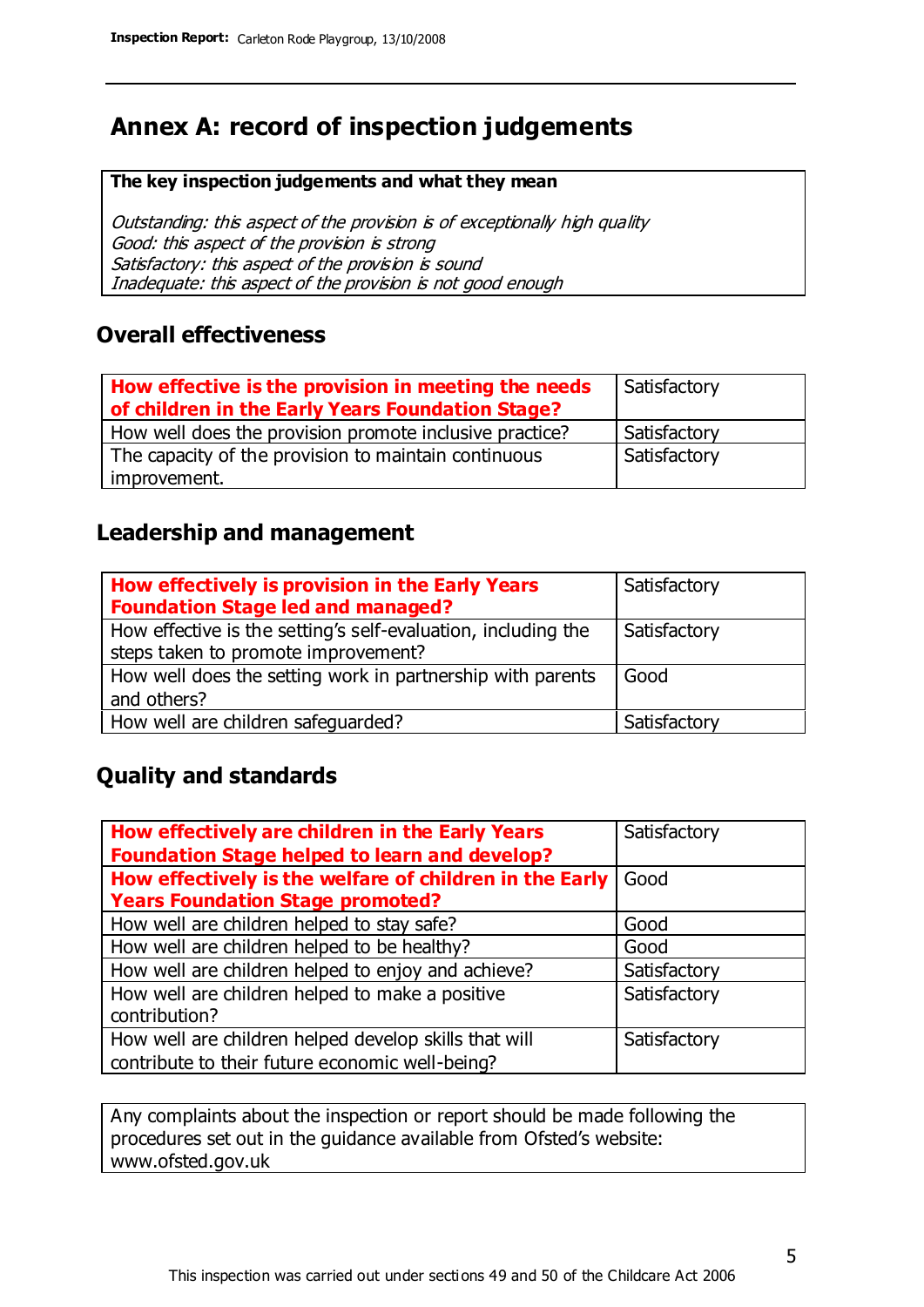# **Annex B: the Childcare Register**

| The provider confirms that the requirements of the<br>compulsory part of the Childcare Register are: | Met |
|------------------------------------------------------------------------------------------------------|-----|
| The provider confirms that the requirements of the<br>voluntary part of the Childcare Register are:  | Met |